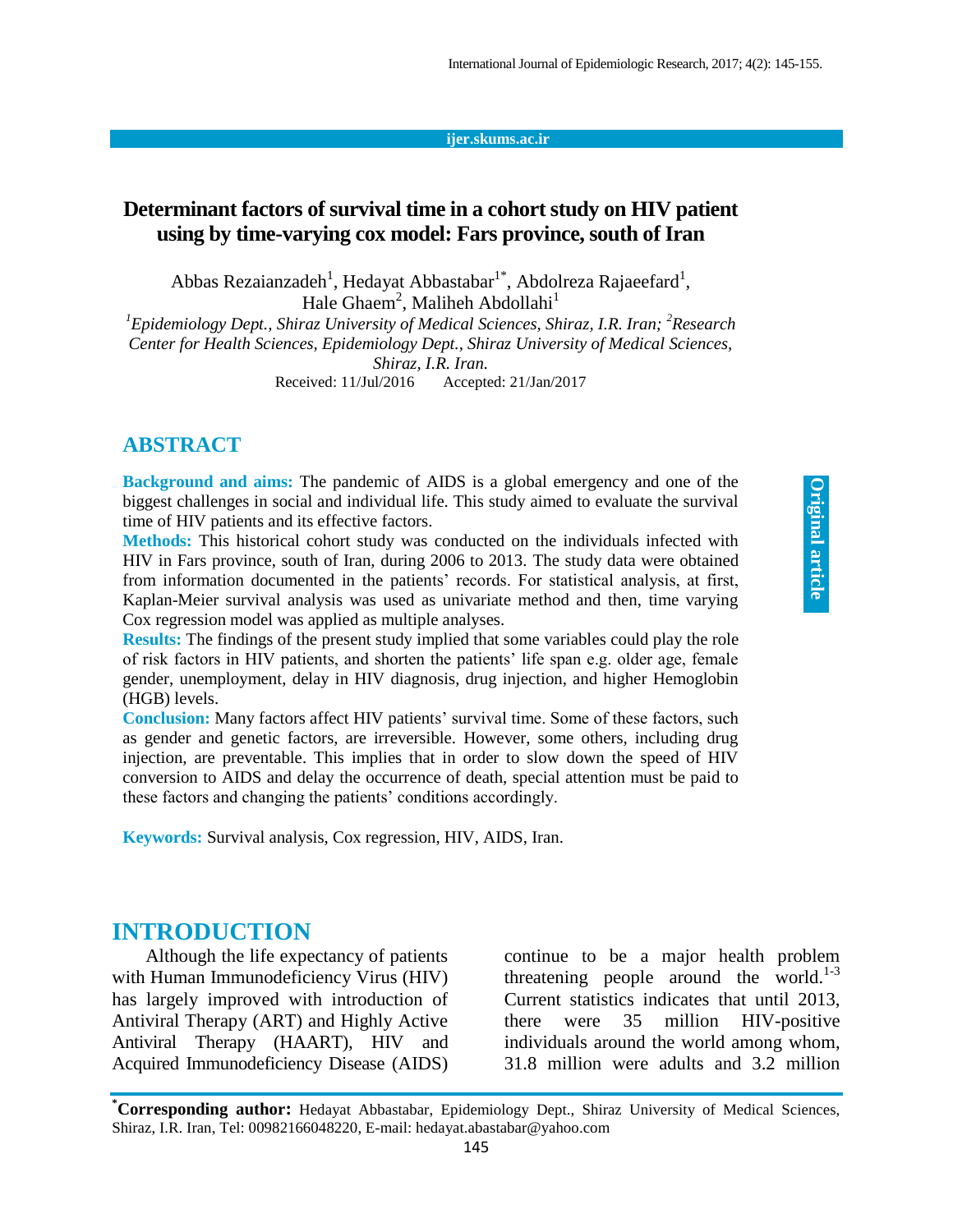were children below 5 years of age. In addition, global statistics showed that 2.1 million people were newly infected with HIV in  $2013.<sup>4</sup>$  Based on Iran's statistics in 2013, the prevalence of HIV was 0.2% in the patients between 15 and 49 years old. It was also estimated that there were 86,000 HIV-positive patients in the country.<sup>5</sup> The importance of this issue is manifested more by considering the fact that up to now, no definitive treatment has been found for AIDS and these patients died by various factors, such as Tuberculosis (TB), hepatitis B and C, liver diseases, non-AIDS-related malignancies, and problems related to HAART such as heart diseases.<sup>2,6,7</sup> In 2013, one and half million people worldwide and 4300 ones in Iran died due to  $AIDS^{4,5}$ 

Roshanayee and colleagues conducted a study entitled "survival rates of human immunodeficiency virus and tuberculosis co-infected patients" in Iran, examining 807 patients who were only infected with TB and 21 patients who were simultaneously diagnosed with TB and HIV. In that study, Kaplan-Meier method and Log Rank test were used for data analysis. Their study results showed that co-infection of TB and HIV significantly increased death rate. Accordingly, the rate of death was 20.7 folds (Hazard Ratio (HR)=  $8.1$  to 53) higher in the patients infected with both HIV and TB compared to those who were only infected with TB. Moreover, marital status was introduced as a risk factor for survival of HIV patients and the death HR was 2.1 folds higher in married individuals compared to single ones. $8 \text{ In another study}$ conducted by Mirzaee and colleagues on 585 HIV-positive patients in Hamadan, Iran, the information registered in the patients' health records was used. In that study, Cox proportional hazard model was used for survival analysis. The results indicated that using HAART could act as a protective factor, because death HR was 4.1 folds

higher in the patients who did not receive HAART compared to those who used this treatment. On the other hand, TB and HIV co-infection was one of the most important risk factors for the patients' survival.<sup>9</sup> Antiretroviral Therapy Cohort Collaboration (ATCC) also carried out a research on 39272 HIV-positive patients who had participated in 13 retrospective cohort studies. The results showed that more than 85% (1597) of the HIV patients' deaths could be attributed to the specific factors. So as to 49.5%, 11.8%, 8.2%, 7.7%, 7%, and 6.5% of deaths were related to AIDS, malignancies uncorrelated to AIDS, infections uncorrelated to AIDS, violence or drug abuse, liver diseases, and heart diseases, respectively.<sup>6</sup>

Overall, the pandemic of AIDS is a global emergency and one of the biggest challenges in social and individual life.<sup>10-12</sup> Furthermore, it forms and undermines social and economic growth around the world. Although, global statistics of the disease have decreased especially in developed countries, unfortunately, this trend is increasing in Iran.<sup>13,14</sup> Therefore, the present study aims to evaluate HIV patients' survival time and its effective factors. In this way, application of appropriate educational and interventional proceedings could prolong HIV patients' lifetime.

# **METHODS**

This historical cohort study was conducted on individuals infected with HIV in Fars province, south of Iran, during 2006-2013. The study data were collected using the information documented in the patients' records. These records have been archived by Behavioral Disease Consulting Center of Shiraz University of Medical Sciences, Shiraz, Iran.

The information in the patients' records consisted of three types of variables: 1. The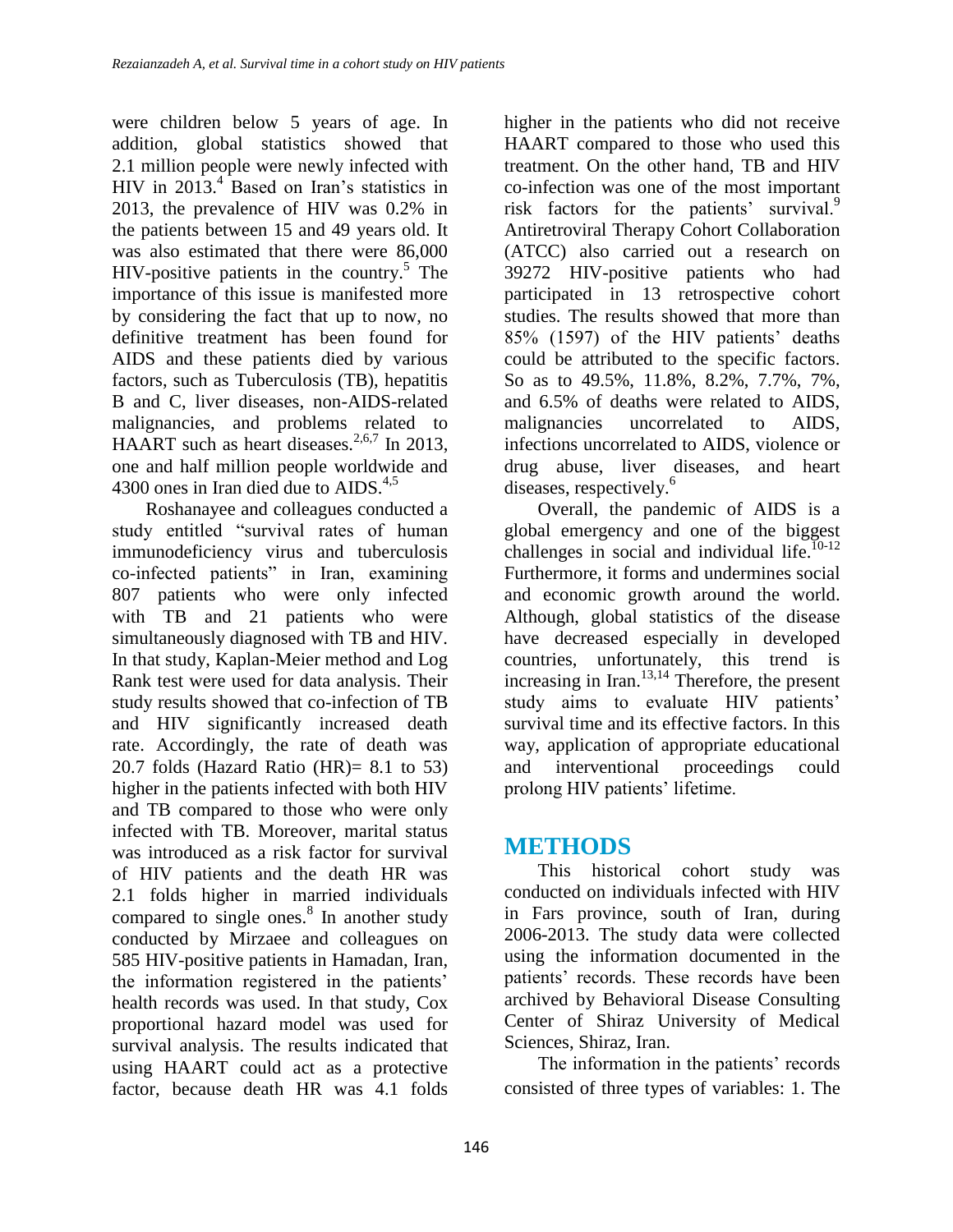dependent variable; i.e., survival time; 2. Repeatedly measured independent variables, such as White Blood Cells (WBC) count, Total Leukocyte Count (TLC), Platelet (PLT) count, Hematocrit (HCT) levels, Hemoglobin (HGB) level, and Erythrocyte Sedimentation Rate (ESR); 3. Other variables that were covariates, including gender, education level, marital status, occupation, addiction status, HIV transmission way, joint injection, Hepatitis B Virus (HBV), Hepatitis C Virus (HCV), prophylaxis for TB, HAART, HIV level at diagnosis, CD4 cell count and age. Method of stratification of the categorical variables has been presented in Table 1 in the "Results" section.

In this study, the samples were selected through census method. In doing so, all the HIV-infected individuals identified during the aforementioned years who had three measurements of CBC (n=1052) were recruited into the study. HIV infection was confirmed by two ELISA positive test results and a Western blot test result. These tests were performed for the patients voluntarily or, in some cases, because of requirements, such as marriage or employment. After confirmation of HIV infection through these tests, the patients were introduced from the laboratory to the health center located at their place of residence, so that Behavioral Disease Consulting Center could cover the patients and perform the necessary periodical testing and follow-up. In this study, 1052 out of the 1565 HIV-positive patients with three CD4 measurements in their records were selected for statistical analysis.

In this study, the desired outcome was the HIV patients' survival time from diagnosis to death. Repeatedly measured independent variables were measured at baseline and six months and one year later. Although the missing values of this study were low (less than 5%), multiple imputation method (regression) with 5 times integration was employed for estimation of missing values. At first, the relationship between the above-mentioned factors and survival time was evaluated by Kaplan-Meier survival analysis as the univariate method. It should be mentioned that Log Rang test was utilized for determining the significance level of Kaplan-Meier results. In univariate analysis, the factors with P<0.2 were considered to be significant and were entered into multiple analysis. For multiple modeling, timevarying Cox regression model was used. In multiple modeling, the factors with  $P<0.05$ were considered to be significant. All these analyses were performed using the SPSS statistical software, version 21 and Stata software, version 11.

## **RESULTS**

This study was conducted on 1052 HIV positive persons that 286 of them died and their median survival time was equaled to 5 years. Also, whose descriptive statistics according to the categorical variables have been presented as number (n) and percentage (%) in the upper part of Table 1. The method of stratification of the categorical variables has also been shown in Table 1. Besides, number (n) and mean of the patients in terms of continuous variables have been displayed in the lower part of Table 1.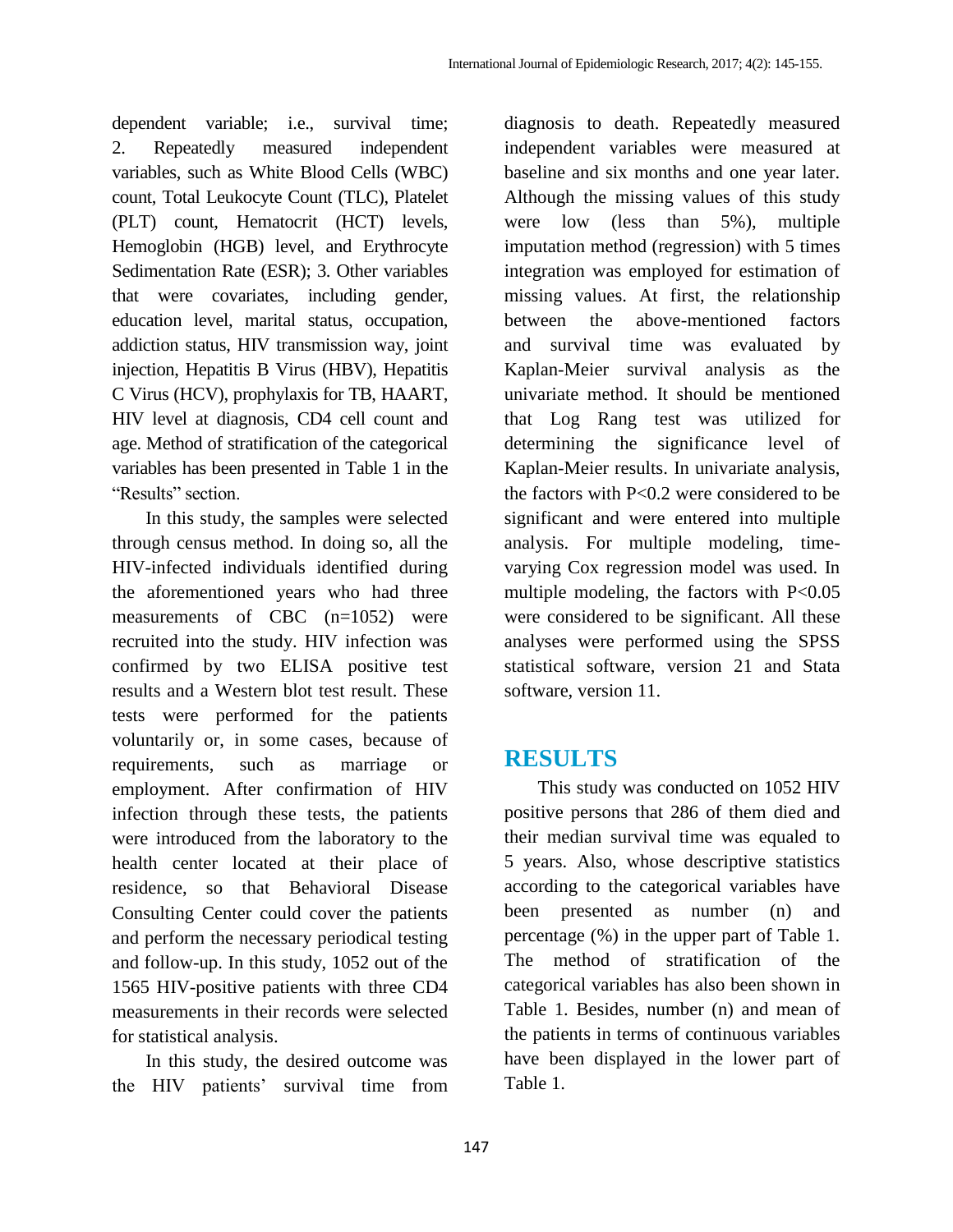| <b>Categorical Variables</b> | n                       | $\frac{0}{0}$ |                |
|------------------------------|-------------------------|---------------|----------------|
| Gender                       | Male                    | 822           | 78.1           |
|                              | Female                  | 230           | 21.9           |
| <b>Education</b> level       | Illiterate              | 81            | 7.7            |
|                              | Elementary school       | 329           | 31.3           |
|                              | Middle school           | 396           | 37.6           |
|                              | High school             | 208           | 19.8           |
|                              | Academic education      | 38            | 3.6            |
| Marital status               | Divorced                | 152           | 14.4           |
|                              | Married                 | 502           | 47.7           |
|                              | Single                  | 382           | 36.3           |
|                              | Temporary marriage      | 16            | 1.5            |
| Occupation                   | Unemployed              | 462           | 43.9           |
|                              | Employed                | 590           | 56.1           |
| TB prophylaxis               | N <sub>o</sub>          | 284           | 27.0           |
|                              | Yes                     | 768           | 73.0           |
| <b>HAART</b>                 | N <sub>o</sub>          | 441           | 41.9           |
|                              | Yes                     | 611           | 58.1           |
| <b>HCV</b> result            | Positive                | 749           | 71.2           |
|                              | Negative                | 303           | 28.8           |
| <b>HBS</b> result            | Positive                | 830           | 78.9           |
|                              | Negative                | 222           | 21.1           |
| <b>HIV</b> level             | Asymptomatic            | 776           | 73.8           |
|                              | Advanced clinical stage | 276           | 26.2           |
| <b>Addiction</b> status      | None                    | 231           | 22.0           |
|                              | Quitted                 | 198           | 18.8           |
|                              | Using                   | 623           | 59.2           |
| Transmission way             | Drug injection          | 701           | 66.6           |
|                              | <b>Sex</b>              | 320           | 30.4           |
|                              | Transfusion             | 31            | 2.9            |
| Joint injection              | Yes                     | 749           | 71.2           |
|                              | No                      | 303           | 28.8           |
| <b>Continues variables</b>   | n                       | Mean(SD)      |                |
| HIV duration                 |                         | 1052          | 5.54(1.88)     |
| Age                          |                         | 1052          | 35.28(42.90)   |
| Baseline CD4 count           |                         | 1052          | 342.13(192.98) |
| <b>WBC</b>                   |                         | 1052          | 4875.46(1601)  |
| <b>TLC</b>                   |                         | 1052          | 1684.51(629)   |
| <b>PLT</b>                   |                         | 1052          | 200.81(64)     |
| <b>HCT</b>                   |                         | 1052          | 36.80(6.37)    |
| <b>HGB</b>                   |                         | 1052          | 12.46(1.8)     |
| <b>ESR</b>                   |                         | 1052          | 43.16(20)      |

**Table 1:** Characteristic of the patients based on categorical and continuous variables

The univariate analysis findings of Kaplan-Meier survival analysis showed that age, gender, marital status, occupation, TB prophylaxis, HAART, HCV, HIV level, addiction status, drug injection, total CD4 count, WBC count, TLC, PLT count, HCT level, HGB level, and ESR were

significantly (their Log Rank test  $P<0.2$ ) associated with the patients'survival time (Table 2). It should be mentioned that this table only shows the variables that were related to survival time, but does not display the direction and magnitude of the associations.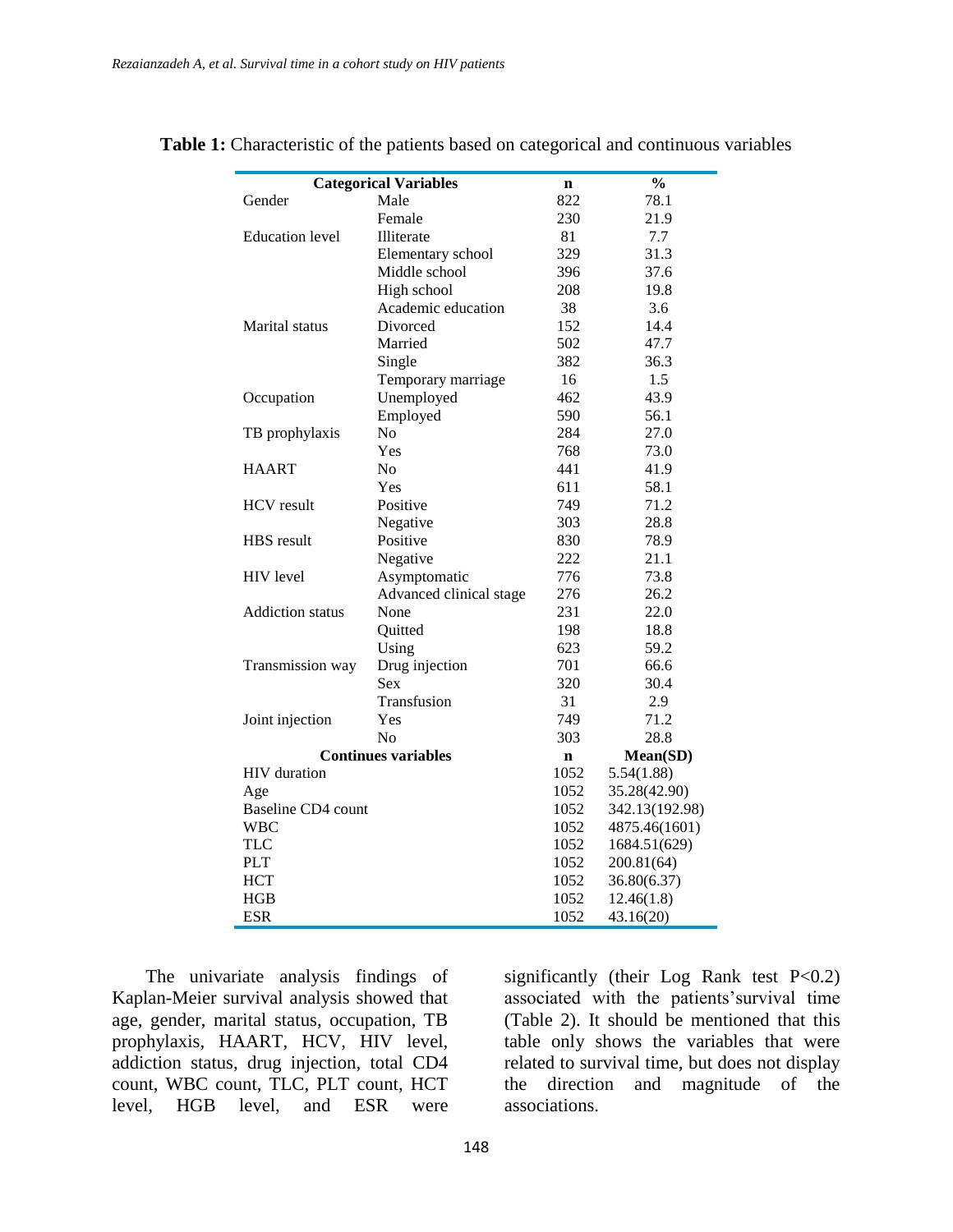| <b>Variables</b>        |                     | Mean of survival time (year) |                         | Log Rank (Mantel-Cox) |            |              |            |
|-------------------------|---------------------|------------------------------|-------------------------|-----------------------|------------|--------------|------------|
|                         |                     | <b>Estimate</b>              | 95% confidence interval |                       | Chi-square | df           | <b>Sig</b> |
|                         |                     |                              | Lower                   | <b>Upper</b>          |            |              |            |
| Age                     | Year                | 5.58                         | 5.44                    | 5.72                  | 3.24       |              | 0.07       |
| Gender                  | Male                | 5.61                         | 5.44                    | 5.78                  | 3.80       | 1            | 0.05       |
|                         | Female              | 5.47                         | 5.20                    | 5.74                  |            |              |            |
| <b>Education</b> level  | Illiterate          | 5.42                         | 4.92                    | 5.91                  | 1.12       | 4            | 0.28       |
|                         | Elementary school   | 5.81                         | 5.54                    | 6.07                  |            |              |            |
|                         | Middle school       | 5.47                         | 5.25                    | 5.70                  |            |              |            |
|                         | High school         | 5.66                         | 5.34                    | 5.99                  |            |              |            |
|                         | Academic            | 5.08                         | 4.41                    | 5.75                  |            |              |            |
| Marital status          | Divorced            | 5.48                         | 5.11                    | 5.85                  | 2.93       | 3            | 0.08       |
|                         | Married             | 5.50                         | 5.29                    | 5.70                  |            |              |            |
|                         | Single              | 5.68                         | 5.45                    | 5.91                  |            |              |            |
|                         | Temporarily married | 5.75                         | 5.40                    | 8.09                  |            |              |            |
| Occupation              | Unemployed          | 5.72                         | 5.50                    | 5.94                  | 10.12      | $\mathbf{1}$ | 0.00       |
|                         | Employed            | 5.45                         | 5.26                    | 5.63                  |            |              |            |
| TB prophylaxis          | No                  | 5.69                         | 5.41                    | 5.97                  | 1.67       | $\mathbf{1}$ | 0.19       |
|                         | Yes                 | 5.54                         | 5.37                    | 5.70                  |            |              |            |
| <b>HAART</b>            | No                  | 5.45                         | 5.27                    | 5.64                  | 2.43       | $\mathbf{1}$ | 0.12       |
|                         | Yes                 | 5.78                         | 5.56                    | 6.00                  |            |              |            |
| <b>HCV</b>              | Positive            | 5.70                         | 5.53                    | 5.87                  | 3.60       | $\mathbf{1}$ | 0.05       |
|                         | Negative            | 5.31                         | 5.05                    | 5.58                  |            |              |            |
| <b>HBV</b>              | Positive            | 5.50                         | 5.18                    | 5.81                  | 0.14       | $\mathbf{1}$ | 0.7        |
|                         | Negative            | 5.60                         | 5.44                    | 5.76                  |            |              |            |
| HIV level               | Advanced            | 5.48                         | 5.31                    | 5.64                  | 2.27       | $\mathbf{1}$ | 0.13       |
|                         | Asymptomatic        | 5.89                         | 5.62                    | 6.16                  |            |              |            |
| <b>Addiction</b> status | None                | 5.52                         | 5.24                    | 5.81                  | 1.66       | $\mathbf{1}$ | 0.19       |
|                         | Quitted             | 5.46                         | 5.13                    | 5.80                  |            |              |            |
|                         | Using               | 5.64                         | 5.45                    | 5.83                  |            |              |            |
| Transmission way        | Drug injection      | 5.61                         | 5.43                    | 5.79                  | 0.61       | $\mathbf{1}$ | 0.43       |
|                         | <b>Sex</b>          | 5.47                         | 5.23                    | 5.72                  |            |              |            |
|                         | Transfusion         | 6.16                         | 5.23                    | 7.09                  |            |              |            |
| Joint injection         | No                  | 5.66                         | 5.48                    | 5.83                  | 7.47       | $\mathbf{1}$ | $0.00\,$   |
|                         | Yes                 | 5.39                         | 5.14                    | 5.63                  |            |              |            |
| <b>Baseline CD4</b>     | $\leq 100$          | 5.47                         | 4.86                    | 6.07                  | 0.14       | $\mathbf{1}$ | 0.70       |
|                         | $>100$              | 5.59                         | 5.44                    | 5.74                  |            |              |            |
| Total CD4               | $\leq 100$          | 5.51                         | 5.36                    | 5.66                  | 3.84       | $\mathbf{1}$ | 0.05       |
|                         | $>100$              | 6.05                         | 5.69                    | 6.42                  |            |              |            |
| <b>WBC</b>              | mg/dL               | 5.58                         | 5.44                    | 5.72                  | 549.491    | 238          | 0.00       |
| <b>TLC</b>              | mg/dL               | 5.58                         | 5.44                    | 5.72                  | 445.94     | 206          | 0.00       |
| PLT                     | mg/dL               | 5.58                         | 5.44                    | 5.72                  | 816.23     | 382          | 0.00       |
| HCT                     | mg/dL               | 5.58                         | 5.44                    | 5.72                  | 429.13     | 192          | 0.00       |
| HGB                     | mg/dL               | 5.58                         | 5.44                    | 5.72                  | 412.01     | 173          | $0.00\,$   |
| $_{\rm ESR}$            | mg/dL               | 5.58                         | 5.44                    | 5.72                  | 1572.47    | 627          | $0.00\,$   |

#### **Table 2:** Univarite survival analysis results using Kaplan-Meier and Log Rank methods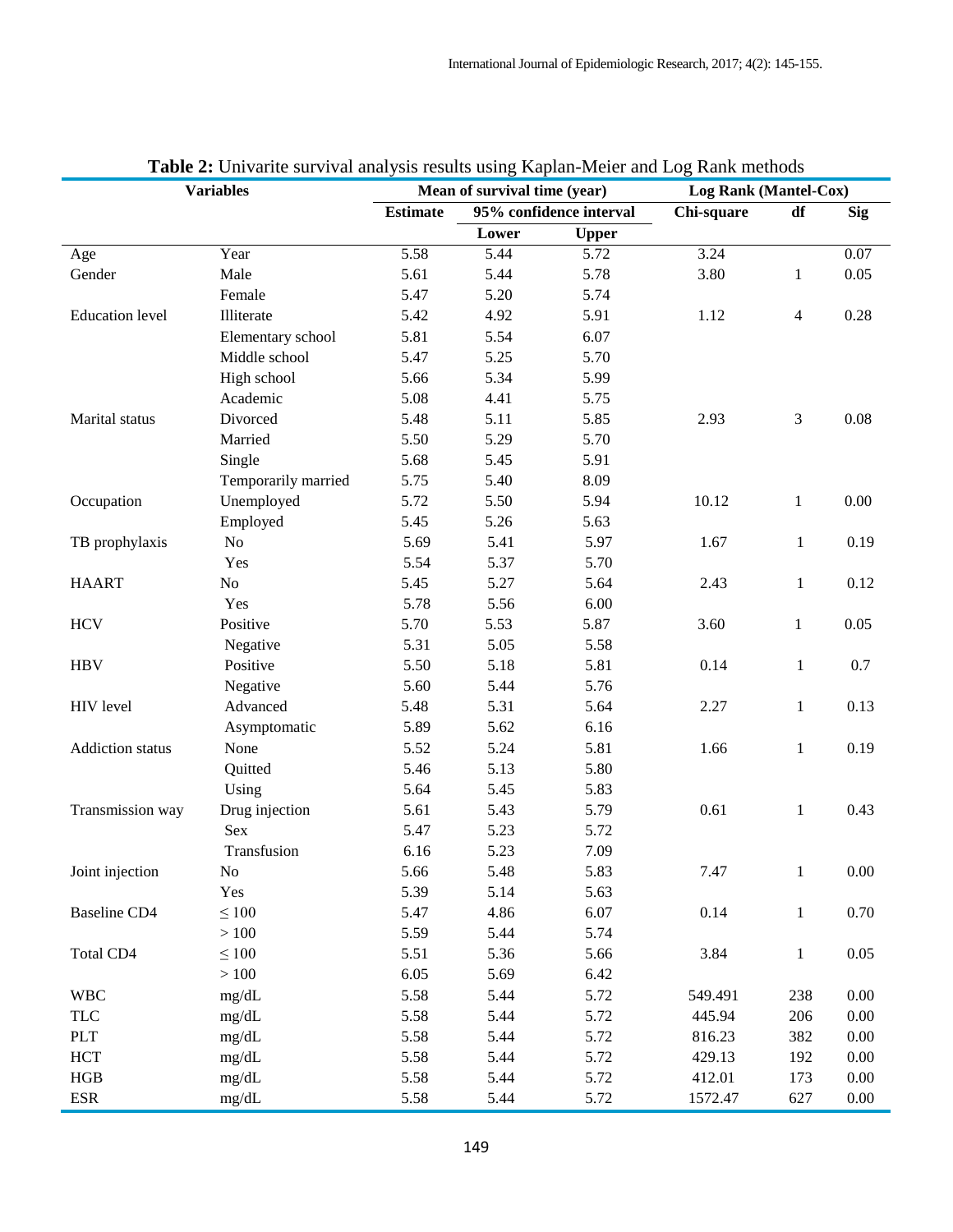Time varying Cox regression analysis outputs as multiple analysis indicated that age, occupation and HIV level at diagnosis significantly affected the patients' mean survival time  $(P \le 0.05)$ . Among these variables, age was negatively associated with the HIV patients' survival time, because it's HR was more than one. Accordingly, increase in the patients' age resulted in a

decrease in their survival time. The results of time varying Cox regression also showed that jobless patients and those with advanced stage of HIV at diagnosis had lower survival time compared to the patients who did not have these characteristics. Among the variables that were measured repeatedly, only HGB level had a significant negative effect on the patients' survival (Table 3).

|                        | <b>Variables</b>        | <b>Hazard</b> ratio | <b>SE</b> | ${\bf z}$ | P >  Z  | 95% Conf. interval |
|------------------------|-------------------------|---------------------|-----------|-----------|---------|--------------------|
| Age                    |                         | 0.44                | 0.16      | $-2.17$   | 0.03    | $0.21 - 0.92$      |
| Gender                 |                         | 0.83                | 0.19      | $-0.97$   | 0.33    | $0.47 - 1.20$      |
| <b>Education</b> level | Illiterate              | $\mathbf{1}$        |           |           |         | $0.96 - 1.02$      |
|                        | Elementary              | 0.99                | 0.03      | 1.68      | 0.65    | $1.00 - 1.05$      |
|                        | Middle                  | 1.03                | 0.04      | 1.15      | 0.17    | $0.98 - 1.03$      |
|                        | High                    | 1.01                | 0.02      | 1.36      | 0.27    | $0.96 - 1.14$      |
|                        | Academic                | 1.05                | 0.04      | 1.22      | 0.22    |                    |
| <b>Marital</b> status  | Divorced                | $\mathbf{1}$        |           |           |         |                    |
|                        | Married                 | 0.98                | 0.05      | $-1.07$   | 0.23    | $0.95 - 1.07$      |
|                        | Single                  | 0.96                | 0.03      | $-1.05$   | 0.19    | $0.94 - 1.04$      |
|                        | Temporarily             | 0.94                | 0.04      | $-1.04$   | 0.29    | $0.91 - 1.01$      |
|                        | Occupation              | 1.25                | 0.10      | 2.65      | < 0.001 | $0.85 - 1.04$      |
|                        | TB prophylaxis          | 1.16                | 0.11      | 1.65      | 0.09    | 1.06-1.49          |
|                        | <b>HAART</b>            | 1.09                | 0.10      | 0.93      | 0.35    | $0.97 - 1.20$      |
|                        | <b>HCV</b>              | 1.16                | 0.13      | 1.31      | 0.19    | $0.90 - 1.31$      |
|                        | <b>HBS</b>              | 1.09                | 0.10      | 0.93      | 0.35    | $0.92 - 1.45$      |
|                        | HIV level               | 0.78                | 0.08      | $-2.11$   | 0.03    | $0.90 - 1.33$      |
|                        | <b>Addiction</b> status | 0.91                | 0.07      | $-1.19$   | 0.23    | $0.63 - 0.98$      |
|                        | Transmission way        | 0.84                | 0.11      | $-1.29$   | 0.19    | $0.77 - 1.06$      |
|                        | Joint injection         | 1.23                | 0.17      | 1.50      | 0.13    | $0.64 - 1.09$      |
| TVC*                   | CD4                     | 1.01                | 0.02      | 0.89      | 0.37    | $0.93 - 1.62$      |
|                        | <b>WBC</b>              | 0.99                | 4.04      | $-0.98$   | 0.32    | $0.97 - 1.06$      |
|                        | <b>PLT</b>              | 1.00                | 0.00      | 0.11      | 0.90    | $0.99 - 1.00$      |
|                        | <b>HCT</b>              | 0.99                | 0.00      | $-0.36$   | 0.72    | $0.99 - 1.00$      |
|                        | HGB                     | 1.20                | 0.01      | 3.55      | 0.04    | $0.99 - 1.00$      |
|                        | <b>ESR</b>              | 1.00                | 0.00      | 1.12      | 0.26    | 1.19-1.20          |

**Table 3:** The results of multivariate survival analysis using time varying Cox (TVC) regression

*\*: TVC= Time Varying Cox.*

### **DISCUSSION**

This study aimed to determine the effective factors in HIV patients' survival time. The study findings implied that some variables were risk factors in HIV patients, accelerated disease progression, and shortened the patients' life span. These variables included older age, female gender, unemployment, delay in HIV diagnosis,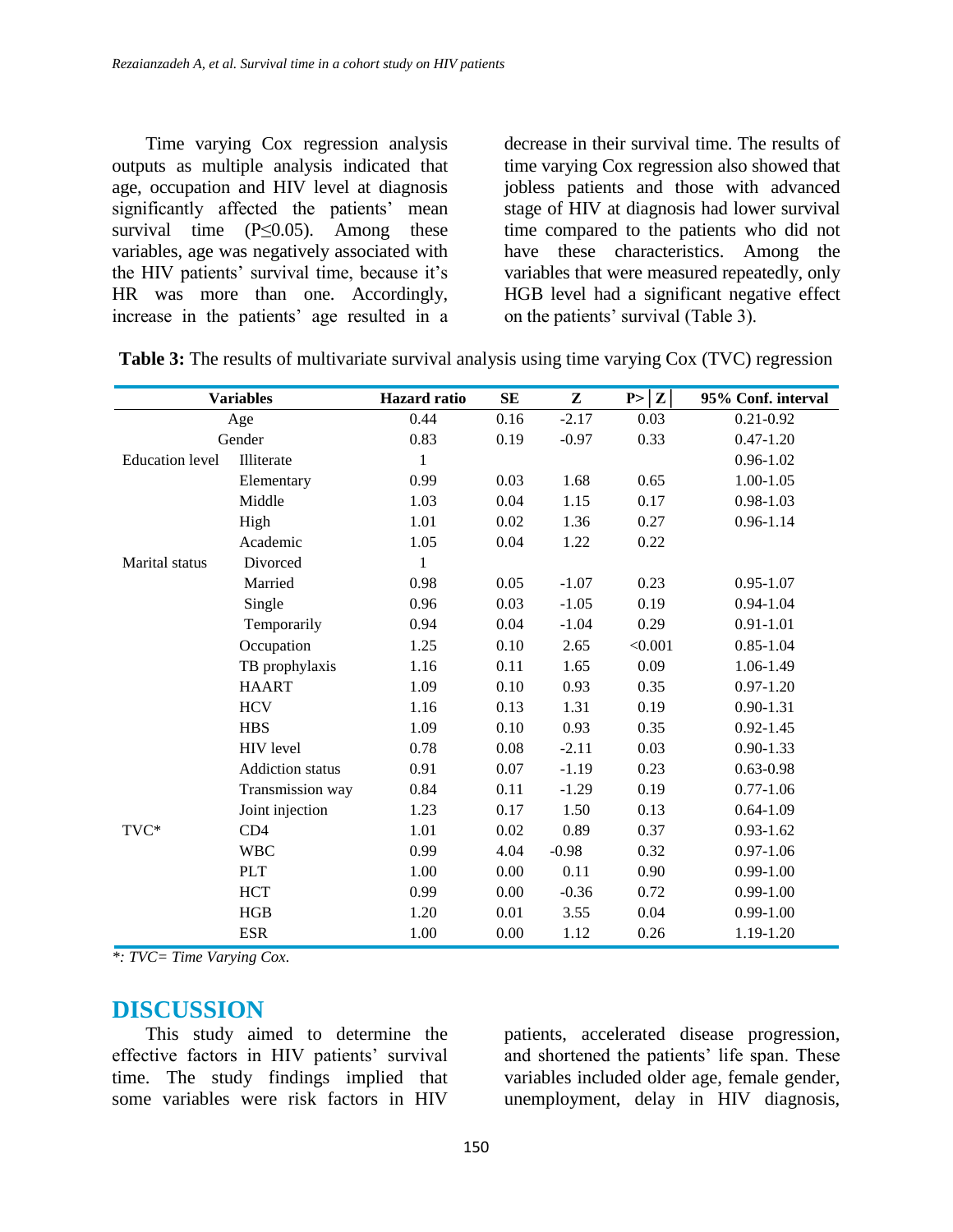drug injection, and higher HGB levels. In contrast, some factors, including middle age (20-40 years), receiving HAART, and higher values of some CBC factors such as TLC and HCT,could slow down HIV progression and prolong the patients' lifetime.

The findings of the present study displayed that older ages affected development of AIDS symptoms and occurrence of early death. Several studies have also shown that the higher the HIV patients' age, the more quickly their infection will be converted to  $\widehat{AIDS}$ .<sup>15-17</sup> In one study, for example, the median time from serocon version to AIDS without therapy was 15 years for 16-24-year-old patients, but 6 years for those who were 35 years old or above.<sup>18</sup> Similarly, another study indicated that in the absence of HAART, faster overall progression to AIDS occurred with increasing age, especially after the age of 40 years. Also, the speed of disease progression was higher among younger children, especially newborn HIV-positive patients. On the other hand, the slowest rate of progression was seen in teenager patients. This might be justified by the fact that with increasing age, CD4 cell replacement power is decreased because fewer and naïve CD4 cells are generated by the thymus gland. An alternative explanation is that with increasing age, there are lower levels of chemokines to intervene with HIV's ability to infect CD4 T-cells.<sup>15,19</sup>

According to the findings of our study, female gender was a risk factor for HIV patients' survival time. Similarly, Hongbo Jiang et al. conducted a cohort study in China and showed that a larger number of women compared to men entered AIDS after 1 year (23% vs. 17%) and 3 years (45% vs.  $35\%$ ).<sup>20</sup> Moreover, other studies showed that the mean of HIV-RNA varied between men and women for given CD4 count strata and was higher in women compared to men.

Moreover, the mean of survival time was less in women compared to men.<sup>21,22</sup> The dominant idea is that gender itself does not affect HIV progression, morbidity, or mortality, but some differences can be attributed to the effect of confounders, such as poverty and poor access to medical care. Furthermore, gender via other factors, such as genetic, hormonal, and psychological variables, makes differences between men and women. Such studies indicated that host genetic factors, e.g. chemokine receptors CXCR4 and CCR5 and their natural ligands, and immune response play important roles in progression of HIV to AIDS or death.<sup>23,24</sup> Many studies have also identified a role for HLA genotype for HIV outcomes.<sup>25</sup> Rapid progression to AIDS has been associated with HLA alleles A24, B35, B37, B56, B58S, and A1-B8-DR3.<sup>26</sup> In contrast, alleles B57, B27, B14, and C8 have been associated with long-term non-progression. $^{27}$ 

The results of the present study indicated a negative association between HGB level and HIV patients' survival time. Slama and colleagues conducted a study on 1500 HIV-uninfected and 1357 HIV-infected men with a median of 11 visits for each participant for over 13 years. At Fasting Blood Sugar (FBS) level of 125 mg/dL, the median HGBA1c among the HIV-infected men was 0.21% lower than that among the HIV-uninfected ones. <sup>28</sup> In another study accomplished by Alavi et al. in Iran, a strong correlation was observed between CD4 count and TLC  $(r=0.645, P=0.001)$ , but no correlation was seen between CD4 count, and HGB and HCT levels  $(r=0.451, P=0.056$  and  $r=0.375$ , P $=0.816$ , respectively). That study showed that TLC was a suitable surrogate marker for CD4 count. However, HGB and HCT levels were of limited value in predicting CD4 count and should not be substituted for CD4counts.<sup>29</sup> These findings were not consistent with those obtained in Slama's study and the present one. This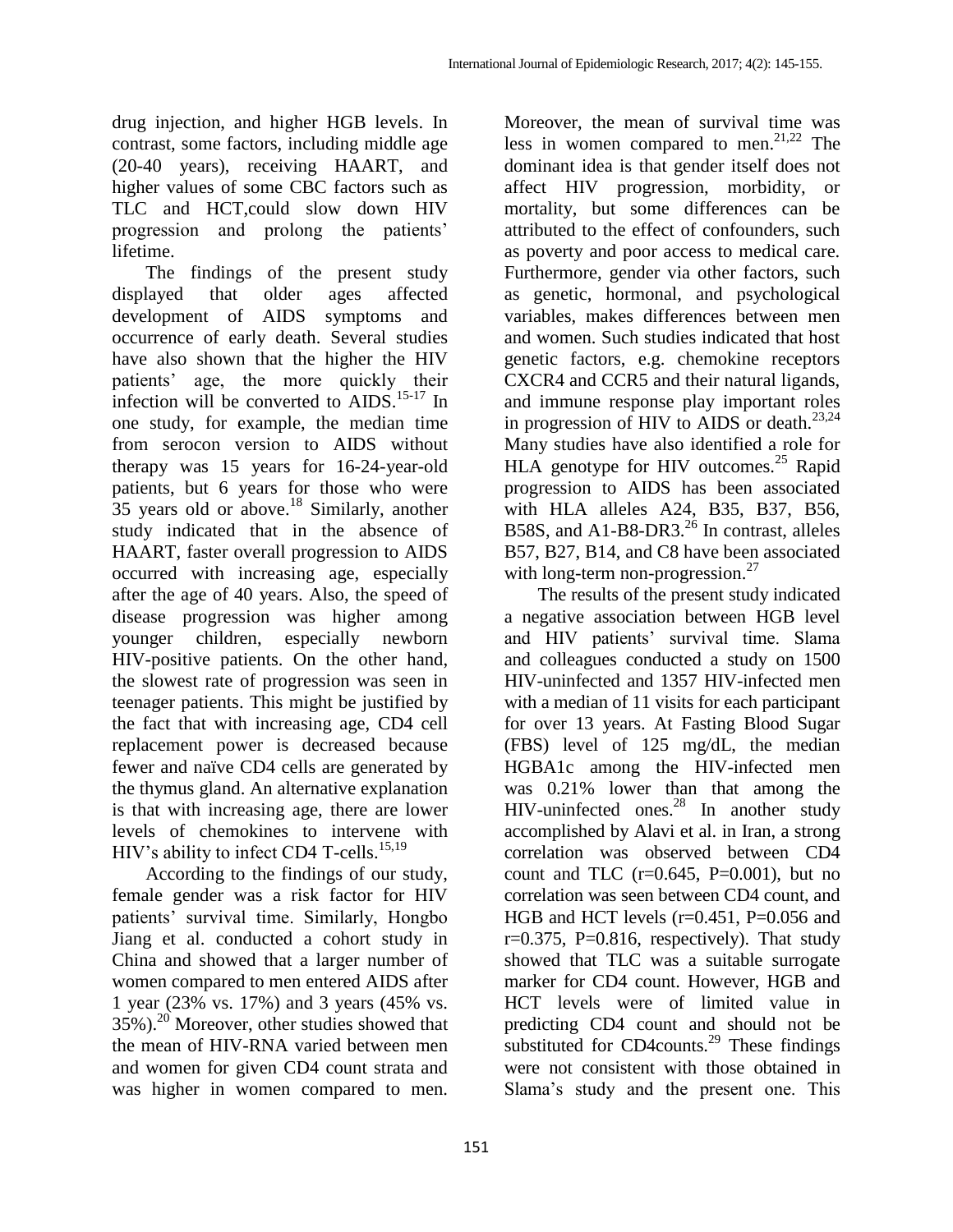difference might result from the small sample size of Alavi's study (n=100) and the fact that a few variables were entered into that study, which might have confounded the findings. In addition, they only used Pearson correlation coefficient method for data analysis and did not use multiple analysis for adjustment of confounders.

According to the findings of the current study, unemployment was a risk factor for progression of HIV to death. In general, patients who have a job have better nutrition compared to jobless ones. They also use health services more that can improve their health. Studies have demonstrated that micronutrient supplements might be benefit in some patients with HIV infection.<sup>25-27</sup> A randomized trial on 1078 pregnant women in Tanzania also showed that the women who received a multivitamin supplement (vitamins B, C, and E) had delayed progression of HIV compared to those receiving the placebo. $^{25}$ 

The results of our study revealed that HIV infection through injection was a risk factor for accelerating the disease progression and shortening of survival time. Similarly, some studies have demonstrated that the patients who acquired their HIV infection through drug injection had higher death rates compared to those acquiring their infection via sex. $30,31$  Moreover, the results of a study conducted on more than 22,000 patients from Europe and North America indicated that AIDS event rates decreased more rapidly in Men who have Sex with Men (MSM) in comparison to injection drug users. $31$  Besides, the findings of a prospective, longitudinal study conducted on a cohort of 222 HIV-infected drug users in Camillus House, Miami showed that crack-cocaine users were 2.14 times [95% Confidence Interval (CI): 1.08 to 4.25,  $P=0.029$ ] more likely to present a decline of CD4 to  $\leq$  200 cells/mL, independent of antiretroviral use.<sup>32</sup> Injection

drug use could have an effect on HIV progression because drugs, such as opioids, may increase HIV replication in vitro.  $33,34$ Furthermore, drug use may negatively affect medication adherence and use of medical care. $35$  Intoxicating effects of many drugs can change individuals' judgment and inhibition and cause them to take part in capricious and unsecure behaviors, which eventually worsen the patients' conditions.

The current study results indicated that receiving HAART and TB prophylaxis could slacken the speed of HIV conversion to AIDS and prolong patients' lifetime. In the same line, Pepe and his colleagues conducted a study on HIV patients and reported that the incidence of TB and HIV progress were lower in Isoniazid pill recipients than in the patients who received B6 vitamin alone (2.2 vs. 7.5 per 100 person-years). $36$  In addition, in the study implemented by Peter et al. for determining the effect of different types of treatment on prevention of HIV, Kaplan-Meier estimates of progression rates to AIDS at 18 months were 13.6% (mono therapy), 4.7% (RTI combination therapy), and  $3.9\%$  (HAART).<sup>37</sup> Coinfection with other pathogens may influence the rate of HIV progression. For instance, coinfection with TB accelerates HIV-associated immunodeficiency and increases the levels of viremia. Therefore, it is evident that TB prophylaxis could delay HIV progression to death. $38$ 

Of course, there was some limitations in this research. Since many factors affect HIV progression and many of these factors have partial associations with each other (e.g. genetic factors have correlations with gender, sensitivity, and progression of HIV), not having any information about such variables (similar to this study) might induce confounding effects. As a result, cofounding could have aggravated, mitigated, or masked the observed correlations because its effect was not adjusted. Another limitation of the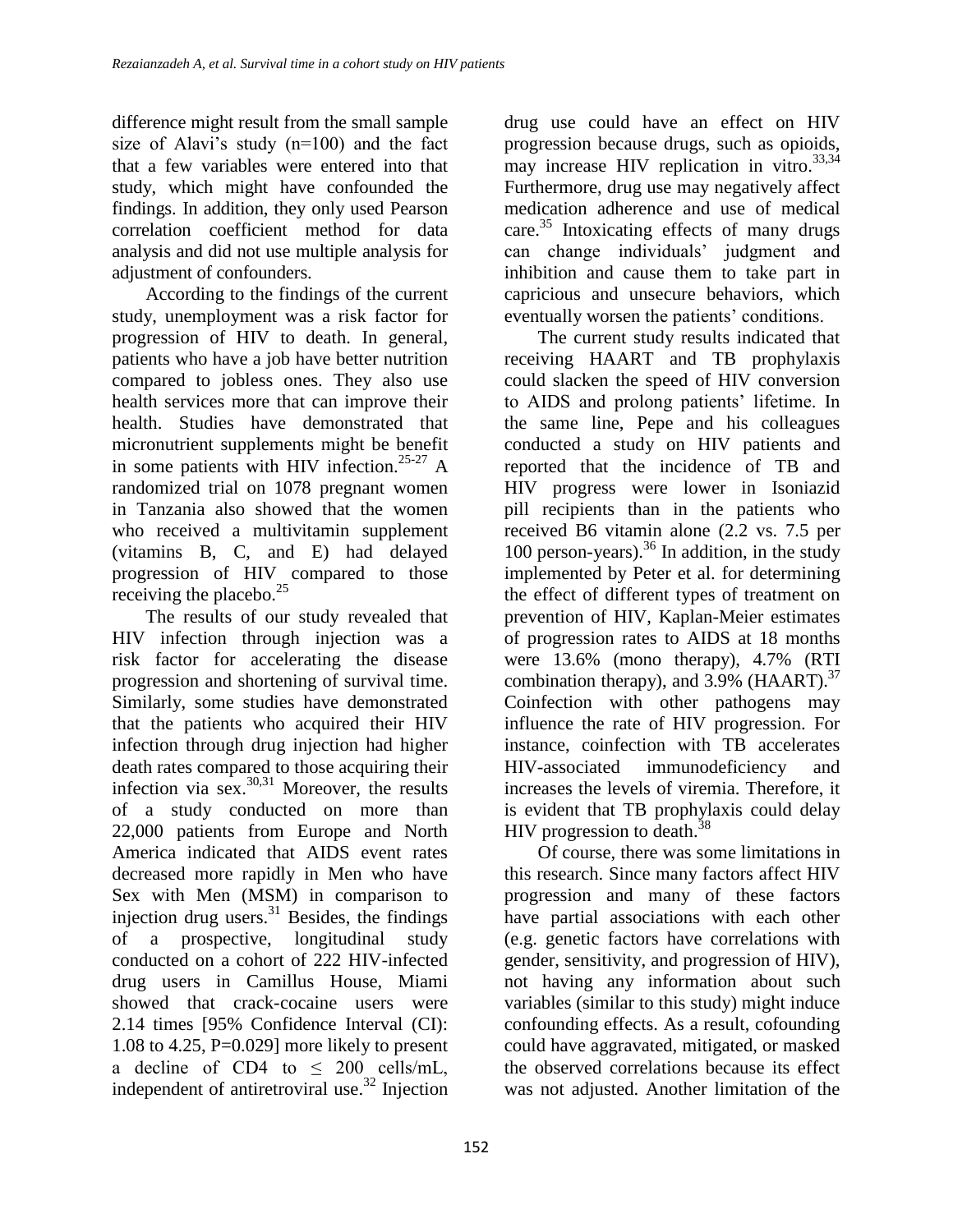current study was making use of recorded data. Since these data were collected for patients' follow-up and surveillance, they might not be of high quality. Finally, if the patients referred to the clinics in early stage of the disease, their morbidity was diagnosed in the first step. However, some patients might have referred to laboratory at advanced stages of the disease. If so, using HIV duration or baseline CD4 count might not give correct or appropriate results.

## **CONCLUSION**

Many factors affect HIV patients' survival time. Some of these factors, such as gender and genetic factors, are irreversible. However, some others, including drug injection are preventable. This implies that in order to slow down the speed of HIV conversion to AIDS and delay the occurrence of death, special attention should be paid to these factors and changing the patients' conditions accordingly.

### **CONFLICT OF INTEREST**

The authors declare that they have no conflict of interests.

## **ACKNOWLEDGMENT**

This article resulted from the HIV data of Behavioral Disease Consulting Center of Shiraz University of Medical Sciences. This study was financially supported by Shiraz University of Medical Sciences (Grant Number: 7405). Hereby, the authors would like to thank all the individuals, particularly Dr. Kazeroni, Dr. Sabeti, and their colleagues, who helped with conducting the research. They are also grateful for Ms. A. Keivan shekouh at the Research Improvement Center of Shiraz University of Medical Sciences for improving the use of English in the manuscript.

## **REFERENCES**

1. Kedir AA, Desta A, Fesseha G. Factors affecting survival of HIV positive children

taking antiretroviral therapy at Adama Referral Hospital and Medical College, Ethiopia. J AIDS Clin Res. 2014; 5(3):1-6.

2. Cohen MH, French AL, Benning L, Kovacs A, Anastos K, Young M, et al. Causes of death among women with human immunodeficiency virus infection in the era of combination antiretroviral therapy. Am J Med. 2002; 113(2): 91-8.

3. Arnaout RA, Lloyd AL, O'Brien TR, Goedert JJ, Leonard JM, Nowak MA. A simple relationship between viral load and survival time in HIV-1 infection. Proc Natl Acad Sci USA. 1999; 96(20): 11549-53.

4. http: [//www.unaids.org/en/media/unaids/](http://www.unaids.org/en/media/unaids/contentassets/documents/factsheet/2014/20140716_FactSheet_en.pdf) [contentassets/documents/factsheet/2014/201](http://www.unaids.org/en/media/unaids/contentassets/documents/factsheet/2014/20140716_FactSheet_en.pdf) [40716\\_FactSheet\\_en.pdf.](http://www.unaids.org/en/media/unaids/contentassets/documents/factsheet/2014/20140716_FactSheet_en.pdf)

5. Ministery of Health. Report of AIDS Control Program in Iran. Tehran: Ministery of Health and Medical Education; 2013.

6. Antiretroviral Therapy Cohort C. Causes of death in HIV-1-infected patients treated with antiretroviral therapy, 1996-2006: Collaborative analysis of 13 HIV cohort studies. Clin Infect Dis. 2010; 50(10): 1387-96.

7. Massavon W, Barlow-Mosha L, Mugenyi L, McFarland W, Gray G, Lundin R, et al. Factors determining survival and retention among HIV-infected children and adolescents in a community home-based care and a facility-based family-centred approach in kampala, Uganda: A Cohort Study. ISRN AIDS. 2014; 2014: 852489.

8. Roshanaei G, Sabouri Ghannad M, Saatchi M, Khazaei S, Mirzaei M. Survival rates of human immunodeficiency virus and tuberculosis co-infected patients. Jundishapur J Microbiol. 2014; 7(6): e10565.

9. Mirzaei M, Poorolajal J, Khazaei S, Saatchi M. Survival rate of AIDS disease and mortality in HIV-infected patients in Hamadan, Iran: A registry-based retrospective cohort study (1997-2011). Int J STD AIDS. 2013; 24(11): 859-66.

10. Sepkowitz KA. AIDS-the first 20 years. N Engl J Med. 2001; 344(23): 1764-72.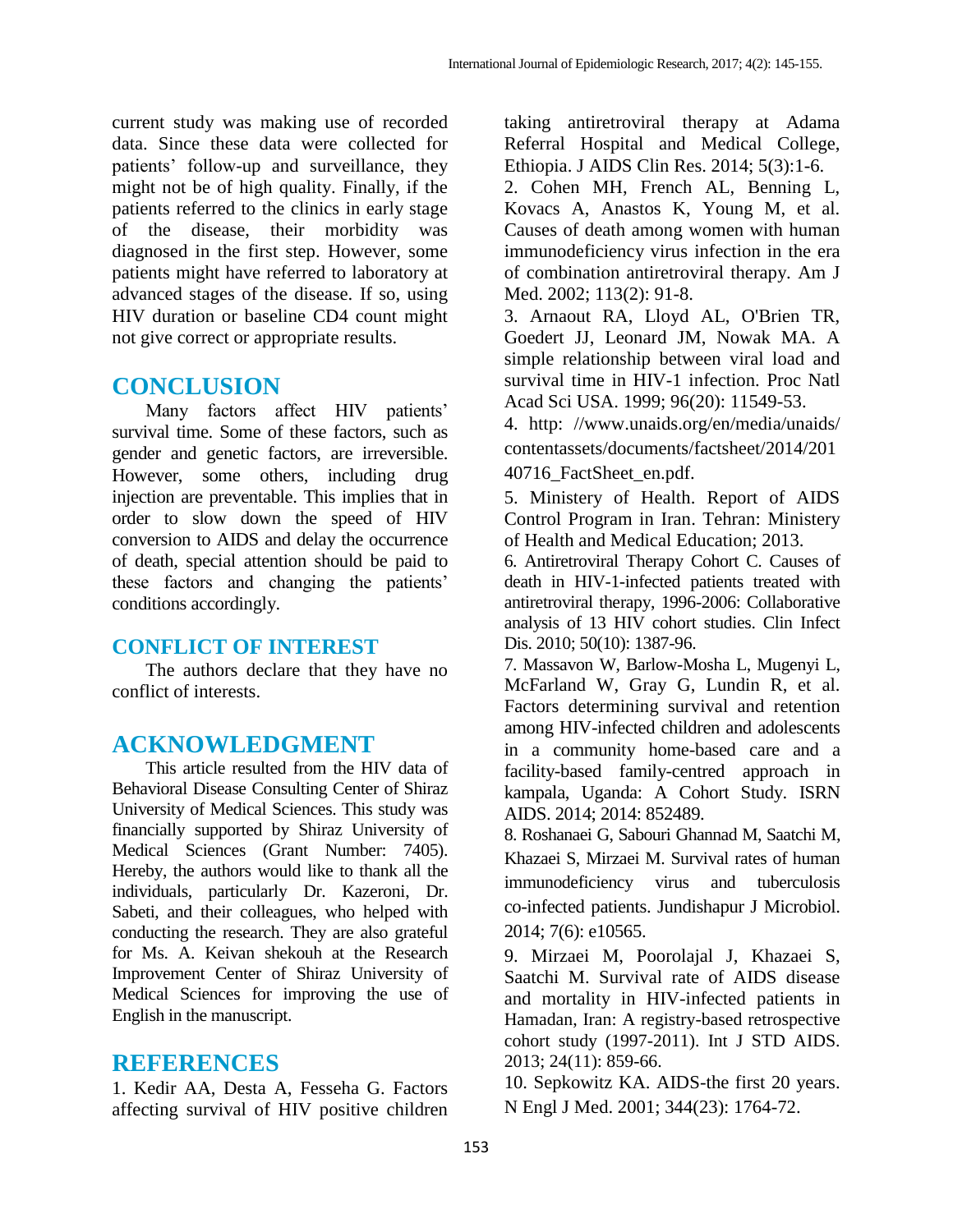11. Badcock-Walters P, Bernett T, Bertozzi S, Bollinger L, DeMaria L, et al. State of the art: AIDS and economics. IAEN. 2002: 49-55.

12. Sharp PM, Hahn BH. Origins of HIV and the AIDS pandemic. Cold Spring Harb Perspect Med. 2011; 1(1): a006841.

13. Kaleebu P, French N, Mahe C, Yirrell D, Watera C, Lyagoba F, et al. Effect of human immunodeficiency virus (HIV) type 1 envelope subtypes A and D on disease progression in a large cohort of HIV-1-positive persons in Uganda. J Infect Dis. 2002; 185(9): 1244-50.

14. http: [//aids.behdasht.gov.ir/2](http://aids.behdasht.gov.ir/page)015. [Persian] 15. AIDS CGo. Time from HIV-1 seroconversion to AIDS and death before widespread use of highly-active antiretroviral therapy: A collaborative re-analysis. Lancet. 2000; 355.

16. Altisent C, Montoro JB, Ruiz I, Lorenzo JI. Long-term survivors and progression of human immunodeficiency virus infection. N Engl J Med. 1996; 334(16): 1065-6.

17. Darby SC, Ewart DW, Giangrande PL, Spooner RJ, Rizza CR. Importance of age at infection with HIV-1 for survival and development of AIDS in UK haemophilia population. UK Haemophilia Centre Directors' Organisation. Lancet. 1996; 347(9015): 1573-9.

18. Mariotto AB, Mariotti S, Pezzotti P, Rezza G, Verdecchia A. Estimation of the acquired immunodeficiency syndrome incubation period in intravenous drug users: A comparison with male homosexuals. Am J Epidemiol. 1992; 135(4): 428-37.

19. Porter K, Babiker A, Bhaskaran K, Darbyshire J, Pezzotti P, Porter K, et al. Determinants of survival following HIV-1 seroconversion after the introduction of HAART. Lancet. 2003; 362(9392): 1267-74. 20. Touloumi G, Pantazis N, Babiker AG, Walker SA, Katsarou O, Karafoulidou A, et al. Differences in HIV RNA levels before the initiation of antiretroviral therapy among 1864 individuals with known HIV-1 seroconversion dates. Aids. 2004; 18(12): 1697-705.

21. Delobel P, Sandres-Saune K, Cazabat M, Pasquier C, Marchou B, Massip P, et al. R5 to X4 switch of the predominant HIV-1 population in cellular reservoirs during effective highly active antiretroviral therapy. J Acquir Immune Defic Syndr. 2005; 38(4): 382-92.

22. Brumme ZL, Brumme CJ, Chui C, Mo T, Wynhoven B, Woods CK, et al. Effects of human leukocyte antigen class I genetic parameters on clinical outcomes and survival after initiation of highly active antiretroviral therapy. J Infect Dis. 2007; 195(11): 1694-704.

23. Carrington M, O'Brien SJ. The influence of HLA genotype on AIDS. Annu Rev Med. 2003; 54: 535-51.

24. Hogan CM, Hammer SM. Host determinants in HIV infection and disease. Part 2: Genetic factors and implications for antiretroviral therapeutics. Ann Intern Med. 2001; 134(10): 978-96.

25. Fawzi WW, Msamanga GI, Spiegelman D, Wei R, Kapiga S, Villamor E, et al. A randomized trial of multivitamin supplements and HIV disease progression and mortality. N Engl J Med. 2004; 351(1): 23-32.

26. Marston B, De Cock KM. Multivitamins, nutrition, and antiretroviral therapy for HIV disease in Africa. N Engl J Med. 2004; 351(1): 78-80.

27. Kaiser JD, Campa AM, Ondercin JP, Leoung GS, Pless RF, Baum MK. Micronutrient supplementation increases CD4 count in HIV-infected individuals on highly active antiretroviral therapy: A prospective, doubleblinded, placebo-controlled trial. J Acquir Immune Defic Syndr. 2006; 42(5): 523-8.

28. Slama L, Palella FJ, Abraham AG, Li X, Vigouroux C, Pialoux G, et al. Inaccuracy of haemoglobin A1c among HIV-infected men: Effects of CD4 cell count, antiretroviral therapies and haematological parameters. J Antimicrob Chemother. 2014; 14(8): 69-73.

29. Alavi SM, Ahmadi F, Farhadi M. Correlation between total lymphocyte count,